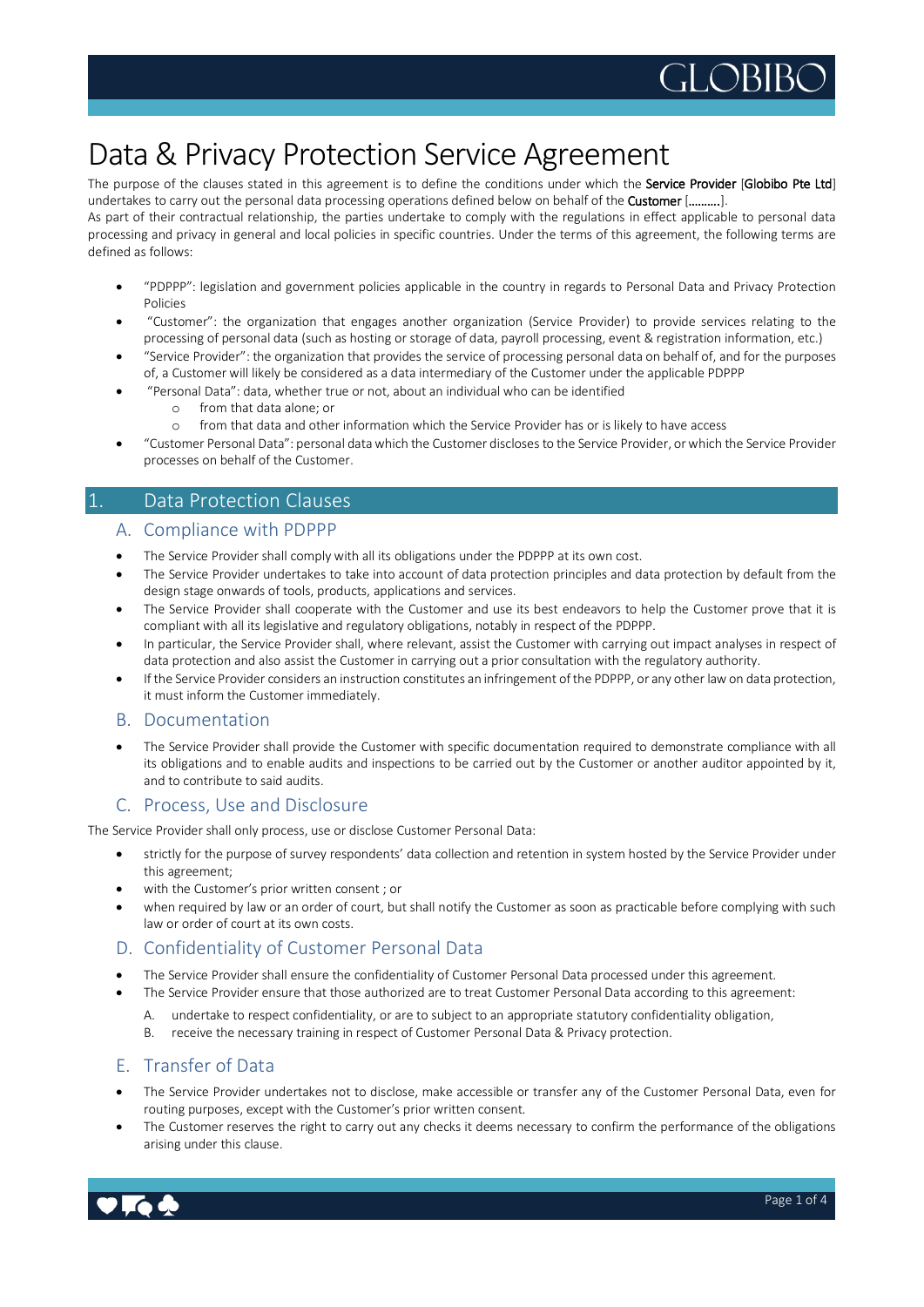The Service Provider reserves the right to deploy backup services and / or utilize server infrastructures, for the primary operation of the system only, that include geographically distributed file storage, including, but not limited to, Microsoft Azure and Amazon Web Services and Google Servers. A list of utilized partner can be provided to the Customer upon request at any time.

## F. Security Measures

- The Service Provider acknowledges that security is a fundamental criterion for the Customer and that the Service Provider's compliance with the security requirements defined in the schedule to this agreement is an essential and decisive obligation for the Customer's consent thereto.
- The Service Provider shall protect Customer Personal Data in the Service Provider's control or possession by making reasonable security arrangements (including, where appropriate, physical, administrative, procedural, and information & communications technology measures) to prevent unauthorized or accidental access, collection, use, disclosure, copying, modification, disposal or destruction of Customer Personal Data, or other similar risks.
- The Service Provider shall only permit authorized personnel to access Customer Personal Data on a need to know basis.

#### G. Access to Personal Data

- The Service Provider shall provide the Customer with access to the Customer Personal Data that the Service Provider had in its possession or control, as soon as practicable upon Customer's written request.
- In the event that the Customer authorises the Service Provider to this effect, it will be the latter's responsibility to provide information relating to the data processing carried out by it to the data subjects concerned by the processing operations at the time the data are collected. The formulation and format of the information must be agreed with the Customer before the data are collected.

## H. Accuracy and Correction of Personal Data

- Where the Customer provides Customer Personal Data to the Service Provider, the Customer shall make reasonable effort to ensure that the Customer Personal Data is accurate and complete before providing the same to the Service Provider.
- The Service Provider shall put in place adequate measures to ensure that the Customer Personal Data in its possession or control remain or is otherwise accurate and complete. In any case, the Service Providershall take steps to correct any errors in the Customer Personal Data, as soon as practicable upon the Customer's written request.

#### I. Retention of Personal Data

- The Service Provider shall not retain Customer Personal Data (or any documents or records containing Customer Personal Data, electronic or otherwise) for any period of time longer than 15 calendar days upon Customer's written request to serve the purpose of this agreement.
- The Service Provider shall, upon the request of the Customer:
	- A. return to the Customer, all Customer Personal Data; or
	- B. delete all Customer Personal Data in its possession,
	- C. and, after returning or deleting all Customer Personal Data, provide the Customer with written confirmation that it no longer possesses any Customer Personal Data.
- Where applicable, the Service Provider shall also instruct all third parties to whom it has disclosed Customer Personal Data for the purposes of this agreement to return to the Service Provider or delete, such Customer Personal Data.
- The return of all files, data, programs, documentation etc. is included in the price for the provision of service.
- The Service Provider must confirm the actual destruction of the Customer Personal Data within 15 calendar days of the Customer's request or the end of the agreement.
- This clause will remain in effect after the expiry or termination of the Quotation contract for any reason whatsoever.

## J. Notification of Breach

- The Service Provider must notify the Customer of any Customer Personal Data breach within 48 hours after becoming aware of it, by email to the project manager of the Customer.
- The Service Provider must, throughout the period of the agreement, set up and maintain a process and procedures to manage security incidents (including, in particular, breaches of personal data) and ensure continuity ofservice in accordance with industry standards.
- The Service Provider shall notify the Customer of the name and contact details of one of its employees, who shall act as the Customer's primary point of contact in respect of security issues. Any request from the Customer relating to security must be treated diligently and as a priority by the Service Provider.
- Without prejudice to the Customer's other rights and remedies, in the event of a presumed or proven security incident or breach of personal data, the Service Provider must advise the Customer immediately and at the latest, within 48 hours following the occurrence of the security incident or breach of personal data.

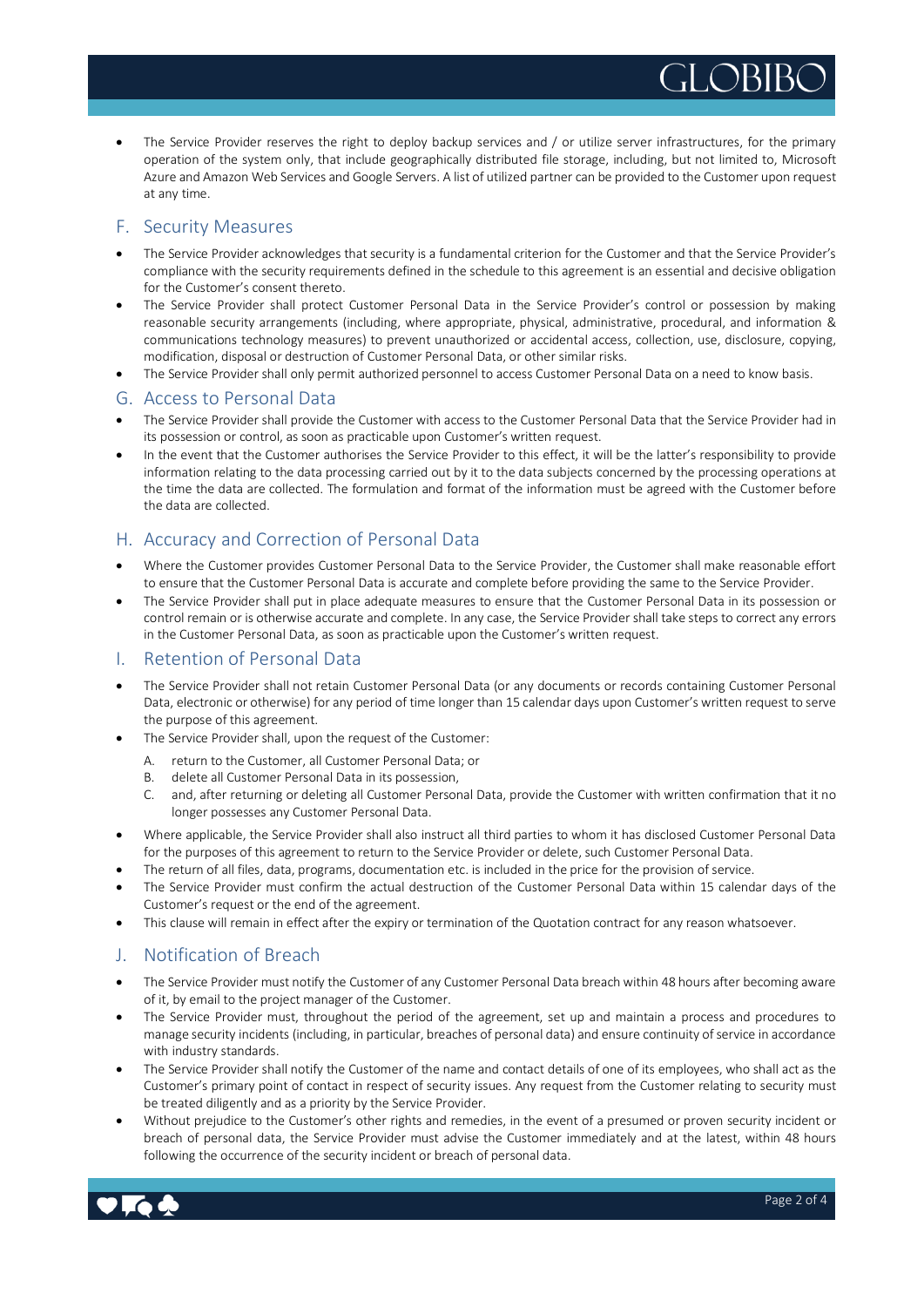- Immediately after said notification, the Parties will coordinate their actions in order to investigate the security incident concerned. The Service Provider undertakes to cooperate fully with the Customer, at its own expense, to help it to manage the situation, including but not limited to:
	- A. helping it with any investigation;
	- B. providing the Customer or an independent third party appointed by the Customer with physical access to the facilities and operations concerned;
	- C. organizing interviews with the employees of the Customer and all other appropriate individuals; and
	- D. providing all registers, logs, files, data communications and other relevant documents necessary for compliance with laws, regulations and industry standards.
- The Service Provider will also provide all reasonable assistance to the Customer in the case of a notification in respect of any action the latter may be obliged or may choose to take in respect of a personal data breach.
- The Service Provider undertakes not to inform third parties, including the persons concerned, of any breach of Customer Personal Data without having obtained the prior consent of the Customer in writing, except in the cases provided for in the PDPPP.
- Moreover, the Service Provider acknowledges that the Customer has sole authority to determine:
	- A. whether or not the breach of Customer Personal Data must be notified to any individual, regulatory authority, administrative authority or other person pursuant to the PDPPP; and
	- B. the content of said notification.
- The Service Provider shall take the appropriate measures, at its own expense, to mitigate the consequences of any security incident and remedy it, and shall make all the amendments it judges necessary in order to avoid any reoccurrence of an incident of this kind. The Service Provider shall assist the Customer, at its own expense, with restoring, if technically and commercially viable, the Customer's data in the event of a Customer Personal Data loss caused by any failure to fulfil its regulations in respect of the Contract.
- The Service Provider shall cooperate and provide the Customer with the necessary assistance in respect of any complaint formulated by a data subject or any investigation or request issued by a regulatory authority with regard to the PDPPP or any other applicable regulation.
- The Service Provider shall maintain a record of security incidents and make this available to the Customer, including but not limited to breaches of Customer Personal Data, and shall document all relevant information concerning the circumstances of said incidents and breaches, the harm caused and corrective measures taken to mitigate their effects, as well as the actions and measures taken to avoid any repetition of such incidents or breaches. Those records are made available within the premises of the Service Provider upon prior notice and jointly agreed timeframe.

# K. Indemnity

The Service Providershall indemnify the Customer and its officers, employees and agents, against all actions, claims, demands, losses, damages, statutory penalties, expenses and cost (including legal costs on an indemnity basis), in respect of:

- the Service Provider's breach of clauses stated; or
- any act, omission or negligence of the Service Provider or Subservice Provider that causes or results in the Customer being in breach of the PDPPA.

#### 2. Customer's obligations in respect of the Service Provider

The Customer undertakes, throughout the term of the agreement, to:

- document in writing any additional instructions regarding the processing of data by the Service Provider;
- ensure, prior to and during the period of processing, compliance with the obligations set out in Data Protection Policies by the Service Provider;
- supervise the processing, including carrying out audits and inspections at the Service Provider's premises in accordance with the provisions of this agreement.

## 3. Exercise of individual rights

So far as possible, the Service Provider must help the Customer to fulfil its obligation to respond to requests to exercise their rights by data subjects, including rights of access, correction, deletion and opposition, right to restriction of processing, right to data portability and right not to be the subject to an automated individual decision (including profiling).

Should the persons concerned make a request to exercise their rights to the Service Provider, said Service Provider must send such requests, on receipt, in writing to the Customer's project manager.